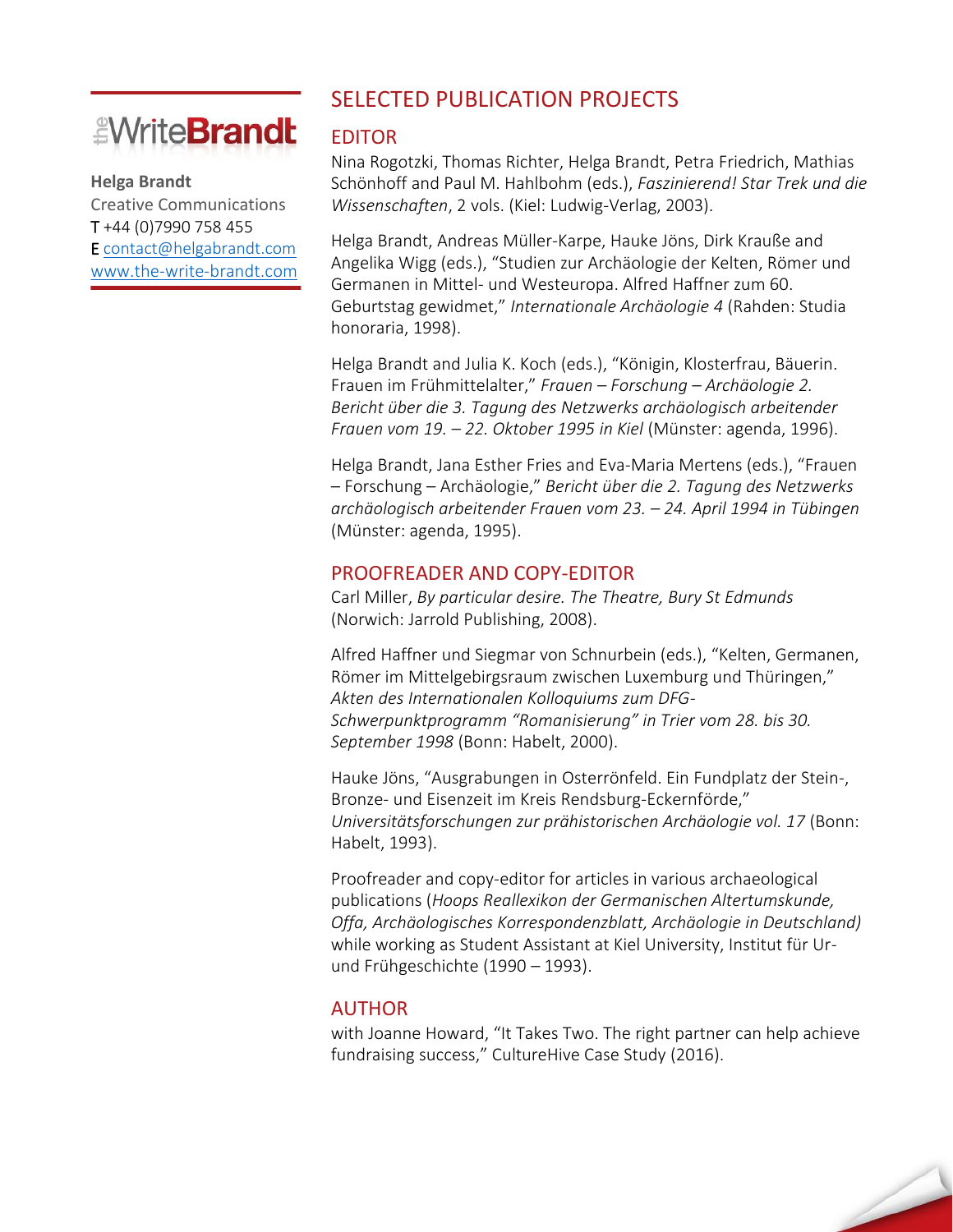## *<u><i><u>EWriteBrandt</u>*</u>

### AUTHOR: GENDER ARCHAEOLOGY AND GENDER STUDIES (SELECTION)

with Sigrun M. Karlisch und Sibylle Kästner, "Women in the underground: gender studies in German archaeology," in *Archaeology, Ideology and Society. The German Experience,* ed. Heinrich Härke (Frankfurt a.M., 2000), pp. 285–303.

"Eine frühlatènezeitliche Mehrfachbestattung aus Pommelsbrunn, Lkr. Nürnberger Land, Mittelfranken," in *Studien zur Archäologie der Kelten, Römer und Germanen in Mittel- und Westeuropa,* ed. Andreas Müller-Karpe, Helga Brandt, Hauke Jöns, Dirk Krauße and Angelika Wigg (Rahden: Studia honoraria, 1998), pp. 43–74.

"Frauen in der keltischen Eisenzeit," in *Frauen – Zeiten – Spuren. Katalog Ausstellung Neanderthal Museum,* ed. Bärbel Auffermann and Gerd-Christian Weniger (Mettmann, 1998), pp. 271–301.

with Linda R. Owen and Brigitte Röder, "Frauen- und Geschlechterforschung in der ur- und frühgeschichtlichen Archäologie," in *Frauen – Zeiten – Spuren. Katalog Ausstellung Neanderthal Museum,*  ed. Bärbel Auffermann and Gerd-Christian Weniger (Mettmann, 1998), pp. 15–42.

"Der Topos 'Die hohe gesellschaftliche Stellung der keltischen Frau'," in *Frauen – Forschung – Archäologie. Bericht über die 2. Tagung des Netzwerks archäologisch arbeitender Frauen vom 23. – 24. April 1994 in Tübingen,* ed. Helga Brandt, Jana Esther Fries and Eva-Maria Mertens (Münster: agenda, 1995), pp. 21–52.

#### AUTHOR: THEATRE ROYAL PROGRAMME COPY (SELECTION)

"Early feminism and the birth of corporate entertainment: George Lillo's *The London Merchant*," Programme notes for the Theatre Royal production of George Lillo's *The London Merchant*, 1st – 16th October (Theatre Royal Bury St Edmunds, 2010).

"Noble soldiers, cheeky Irish and roguish French: *The Poor Soldier* between national stereotypes and enlightened ideas," Programme notes for the Theatre Royal production of John O'Keeffe's *The Poor*  Soldier, 29<sup>th</sup> June — 3<sup>rd</sup> July (Theatre Royal Bury St Edmunds, 2010).

"He is honest in his vices … Shylock and The Merchant of Venice on the Georgian stage," Programme notes for the Theatre Royal production of Shakespeare's *The Merchant of Venice*, 18th – 27th February (Theatre Royal Bury St Edmunds, 2010).

"Satirising Society. Thomas Holcroft, radical politics and *He's Much to Blame*," Programme notes for the Theatre Royal production of Thomas Holcroft's *He's Much to Blame*, 4th – 19th September 2009 (Theatre Royal Bury St Edmunds, 2009).